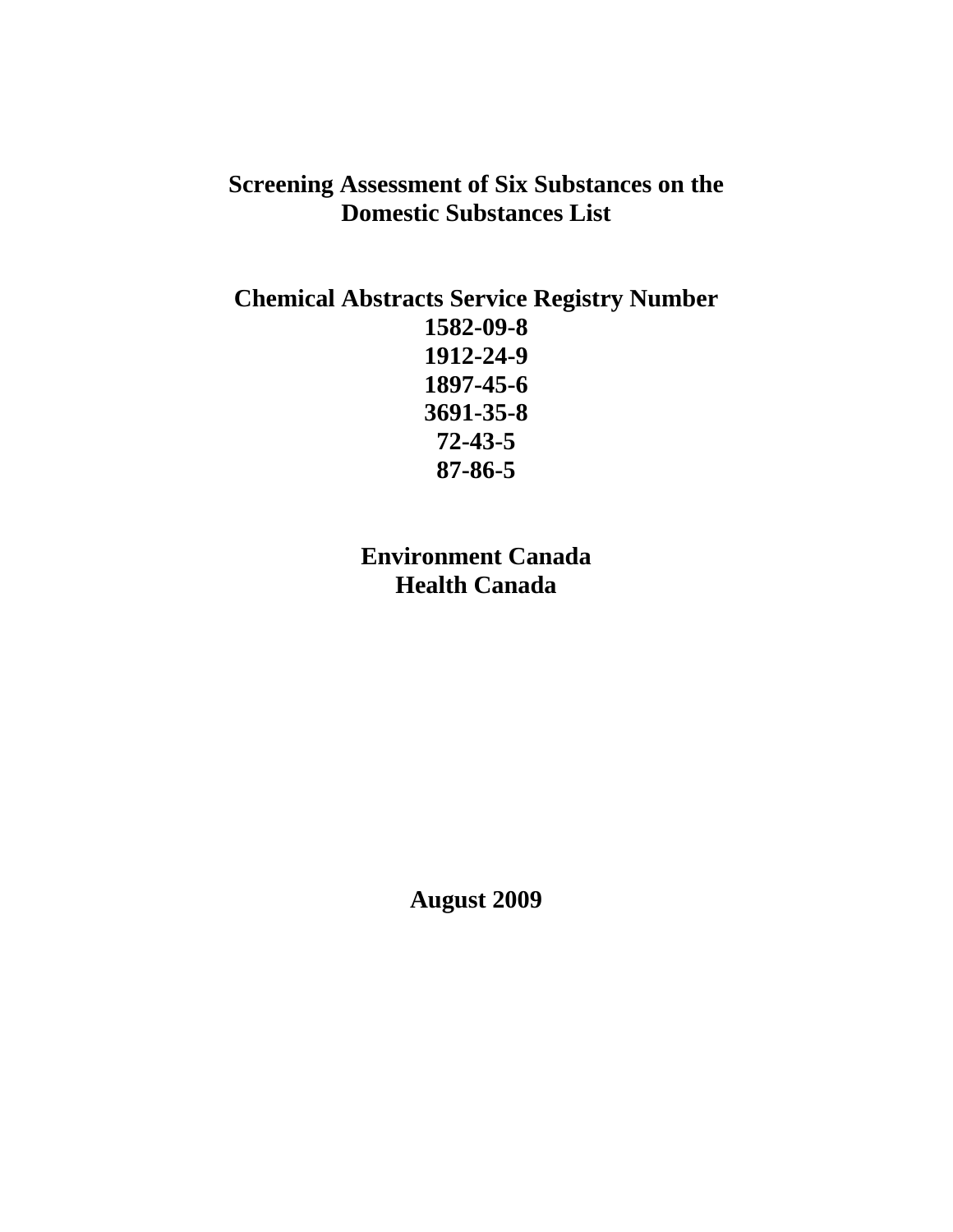## **Introduction**

The *Canadian Environmental Protection Act, 1999* (CEPA 1999) (Canada 1999) requires the Minister of the Environment and the Minister of Health to conduct screening assessments of substances that have met the categorization criteria set out in the Act to determine whether these substances present or may present a risk to the environment or human health. Based on the results of a screening assessment, the Ministers can propose to take no further action with respect to the substance, to add the substance to the Priority Substances List (PSL) for further assessment, or to recommend that the substance be added to the List of Toxic Substances in Schedule 1 of the Act and, where applicable, the implementation of virtual elimination.

Under CEPA 1999, screening assessments focus on information critical to determining whether a substance meets the criteria for defining a chemical as toxic as set out in section 64 of the Act, where

"64. […] a substance is toxic if it is entering or may enter the environment in a quantity or concentration or under conditions that

(*a*) have or may have an immediate or long-term harmful effect on the environment or its biological diversity;

(*b*) constitute or may constitute a danger to the environment on which life depends; or

(*c*) constitute or may constitute a danger in Canada to human life or health."

The following six substances are among 123 substances on the Domestic Substances List (DSL) that were selected for a DSL screening assessment pilot project. All six substances were determined by Environment Canada to meet ecological categorization criteria for persistence and/or bioaccumulation, and inherent toxicity to aquatic organisms (Environment Canada 2003, 2006), under subsection 73(1) of CEPA 1999. Additionally, four substances (trifluralin, atrazine, chlorothalonil and pentachlorophenol) were identified by Health Canada as inherently toxic to humans (Health Canada 2006). Pursuant to paragraph 74(*a*) of CEPA 1999, the Ministers of the Environment and of Health have completed a screening assessment on trifluralin, atrazine, chlorothalonil, chlorophacinone, methoxychlor and pentachlorophenol.

| $CAS RN*$       | Common Name       | <b>DSL</b> Name                                                      |
|-----------------|-------------------|----------------------------------------------------------------------|
| 1582-09-8       | trifluralin       | benzenamine, 2,6-dinitro-N,N-dipropyl-4-(trifluoromethyl)-           |
| 1912-24-9       | atrazine          | 1,3,5-triazine-2,4-diamine, 6-chloro-N-ethyl-N'-(1-<br>methylethyl)- |
| 1897-45-6       | chlorothalonil    | 1,3-benzenedicarbonitrile, 2,4,5,6-tetrachloro-)                     |
| $3691 - 35 - 8$ | chlorophacinone   | 1H-indene-1,3(2H)-dione, 2-[(4-chlorophenyl)phenylacetyl]-           |
| $72 - 43 - 5$   | methoxychlor      | benzene, $1,1'-(2,2,2-$ trichloroethylidene)bis[4-methoxy-           |
| $87 - 86 - 5$   | pentachlorophenol | phenol, pentachloro-                                                 |

\* CAS RN = Chemical Abstracts Service Registry Number

All six substances are registered or have been registered as active ingredients in pest control products under the *Pest Control Products Act* (PCPA) and have undergone an environmental and human health risk assessment by the Pest Management Regulatory Agency (PMRA) as part of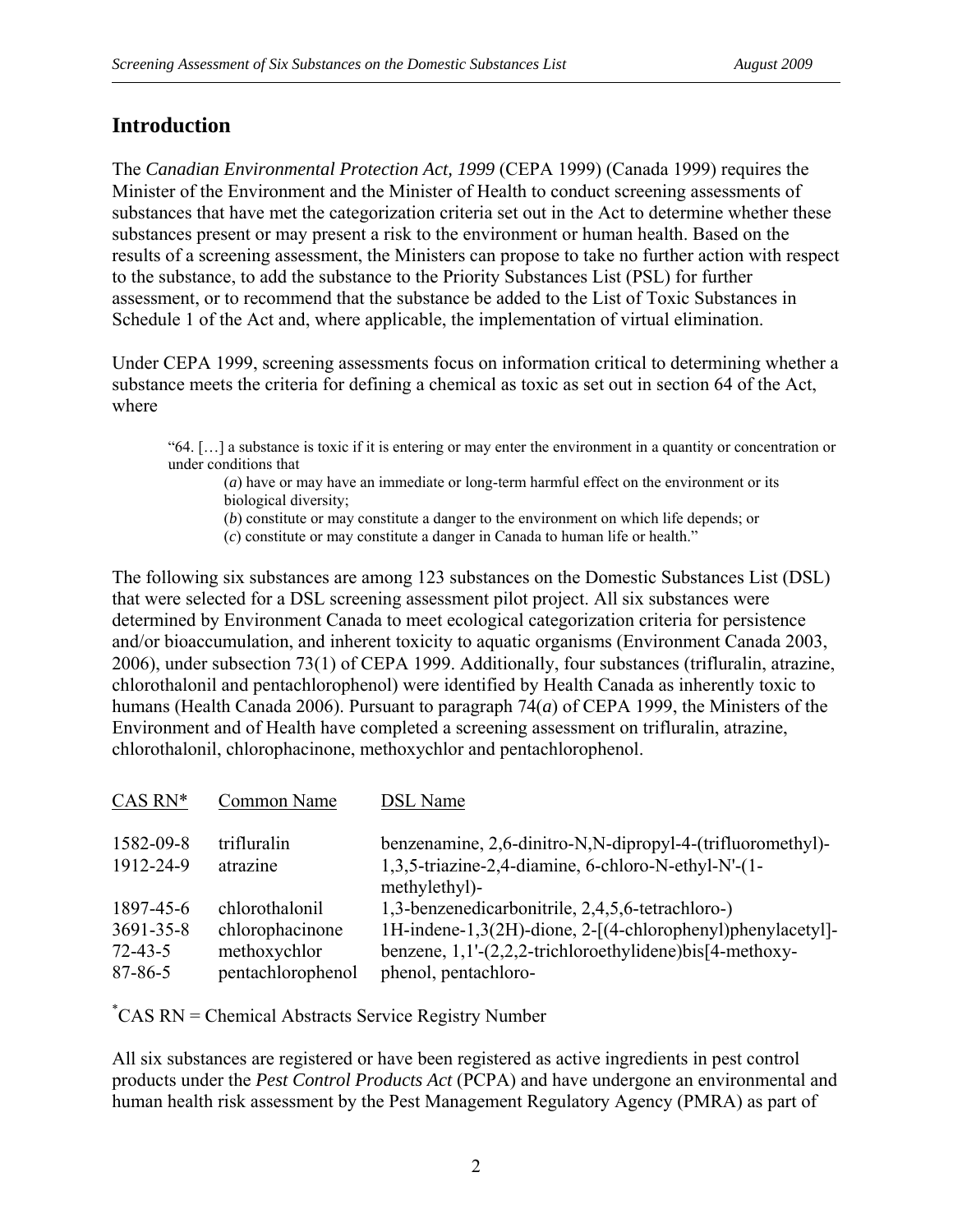their registration process (Health Canada 2007a). Two of the substances have recently undergone re-evaluation resulting in continued registration for specific applications of atrazine (PMRA 2007) and chlorophacinone (PMRA 2004a, 2006). Three of the substances are currently undergoing re-evaluation, including trifluralin (PMRA 2008a), chlorothalonil (Health Canada 2007a) and pentachlorophenol (PMRA 2008b). All pesticidal uses of methoxychlor have been discontinued as of December 31, 2005, and this substance is no longer registered under the PCPA (PMRA 2004b).

For the screening assessment under CEPA 1999 of registered pesticides on the DSL, the approach of Environment Canada and Health Canada is to conduct an entry characterization of the substances in Canada and then evaluate any non-pesticidal releases and sources. The draft of the entry characterization has undergone a 60-day public comment period. A summary of the critical information used as basis for this screening assessment is presented below.

#### **Summary of Information Used as Basis for this Screening Assessment**

An industrial survey conducted under section 71 of CEPA 1999 revealed no non-pesticidal uses of these substances in Canada above reporting thresholds in 2000 (Environment Canada 2001). Entry characterizations consisted of additionally searching for information on releases and sources of the substances in relevant databases and on the internet, and reviewing findings for both Canada and elsewhere. Searches for these substances were conducted up to September 2007, and no information was found on non-pesticidal uses or releases of these substances in Canada (ATSDR 2002; CCOHS 2003; Cornell University 1985; Health Canada 2007b; Howard 1991; HSDB 2007 ; IARC 1991; IPCS 1987, 1990, 1995, 1996; Merck 2001; NIH 1997; PAN 2002, 2007; US EPA date unknown a,b). Therefore, the likelihood of exposure to these substances in Canada resulting from non-pesticidal uses is low.

Since no uses or releases other than those covered by the PCPA have been identified in Canada for the above six substances, no additional efforts were made under CEPA 1999 to collect or analyze information relevant to the persistence, bioaccumulation, and inherent toxicity to human and non-human organisms of these substances beyond what was done for categorization. Therefore, the decisions on the hazard properties for these substances remain unchanged in this assessment (Environment Canada 2003, 2006). All six substances, with the exception of chlorophacinone meet the criteria for persistence (half lives in soil and water  $\geq$  182 days and half life in sediment ≥ 365 days) as set out in the *Persistence and Bioaccumulation Regulations* (Canada 2000). Only trifluralin and chlorophacinone meet the criteria for bioaccumulation (BAF,  $BCF > 5000$  or  $log k_{ow} > 5$ ) as set out in the *Persistence and Bioaccumulation Regulations* (Canada 2000). All six substances are considered to be inherently toxic to aquatic organisms  $(LC_{50}$  or  $EC_{50}$  <1 mg/L). Four substances (trifluralin, atrazine, chlorothalonil and pentachlorophenol) are considered to be inherently toxic to humans (Health Canada 2006). It should be noted that all of these hazard properties may be re-examined and revised during reevaluations of these substances under the PCPA.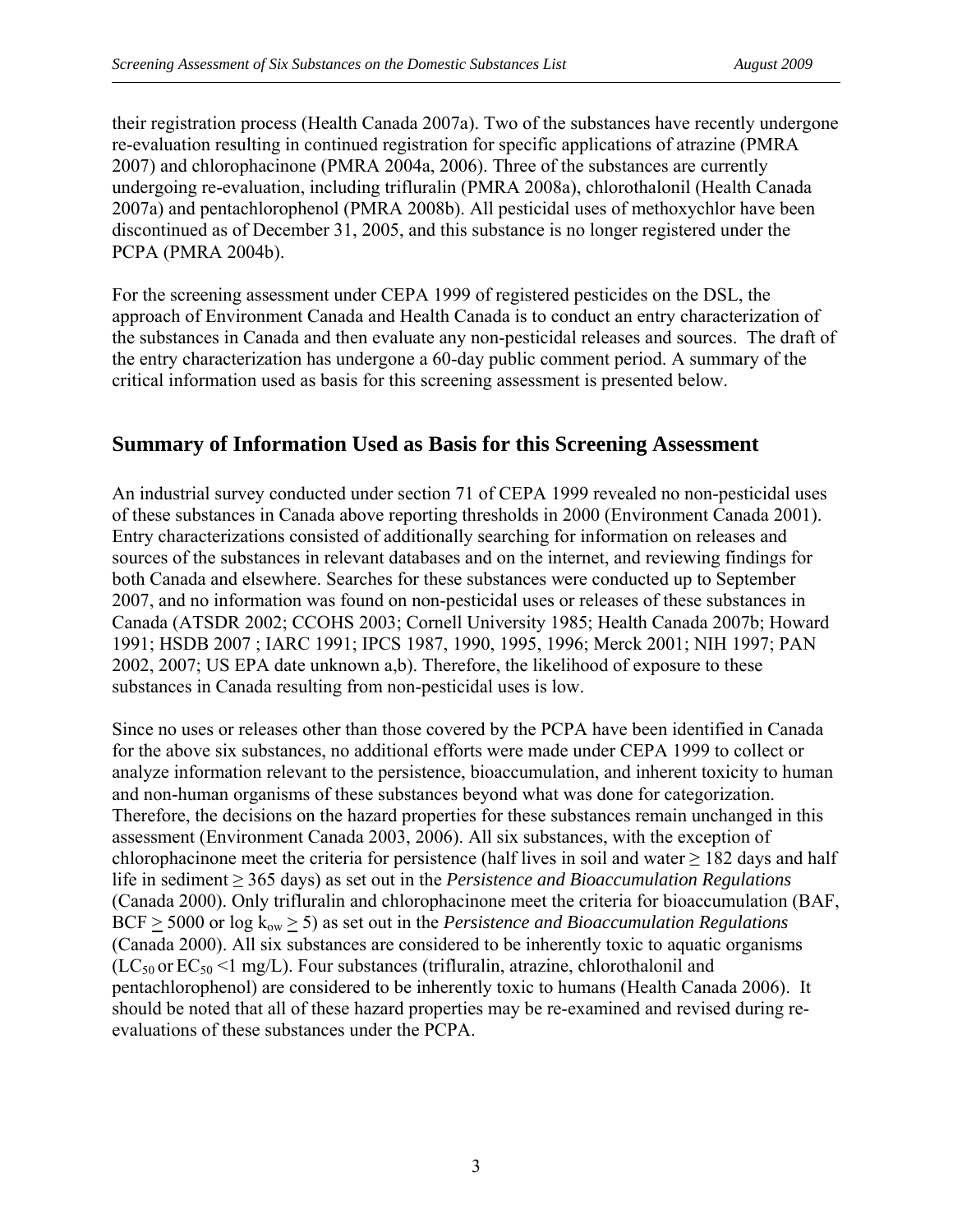### **Conclusion**

Based on available information, and until new information is received indicating that any of the substances are entering, or may enter the environment due to applications in Canada not registered under the PCPA, it has been determined that the above six substances are currently not entering, nor are they likely to enter, the environment from applications not registered under the PCPA. Therefore, it is concluded that trifluralin, atrazine, chlorothalonil, chlorophacinone, methoxychlor and pentachlorophenol do not meet the definition of toxic set out in section 64 of CEPA 1999.

As substances listed on the DSL, import and manufacture of these substances in Canada are not subject to notification under subsection 81(1) of CEPA 1999. Given the hazardous properties of these substances, there is concern that new activities for the substances (other than those covered under the PCPA), which have not been identified or assessed under CEPA 1999, could lead to the substances meeting the criteria set out in section 64 of the Act. Therefore, it is recommended that these six substances be subject to the Significant New Activity provisions specified under subsection 81(3) of the Act, to ensure that any new manufacture, import or application of these substances for uses other than the ones covered under the PCPA is notified and will undergo ecological and human health risk assessments as specified in section 83 of the Act, prior to the initiation of this activity in Canada.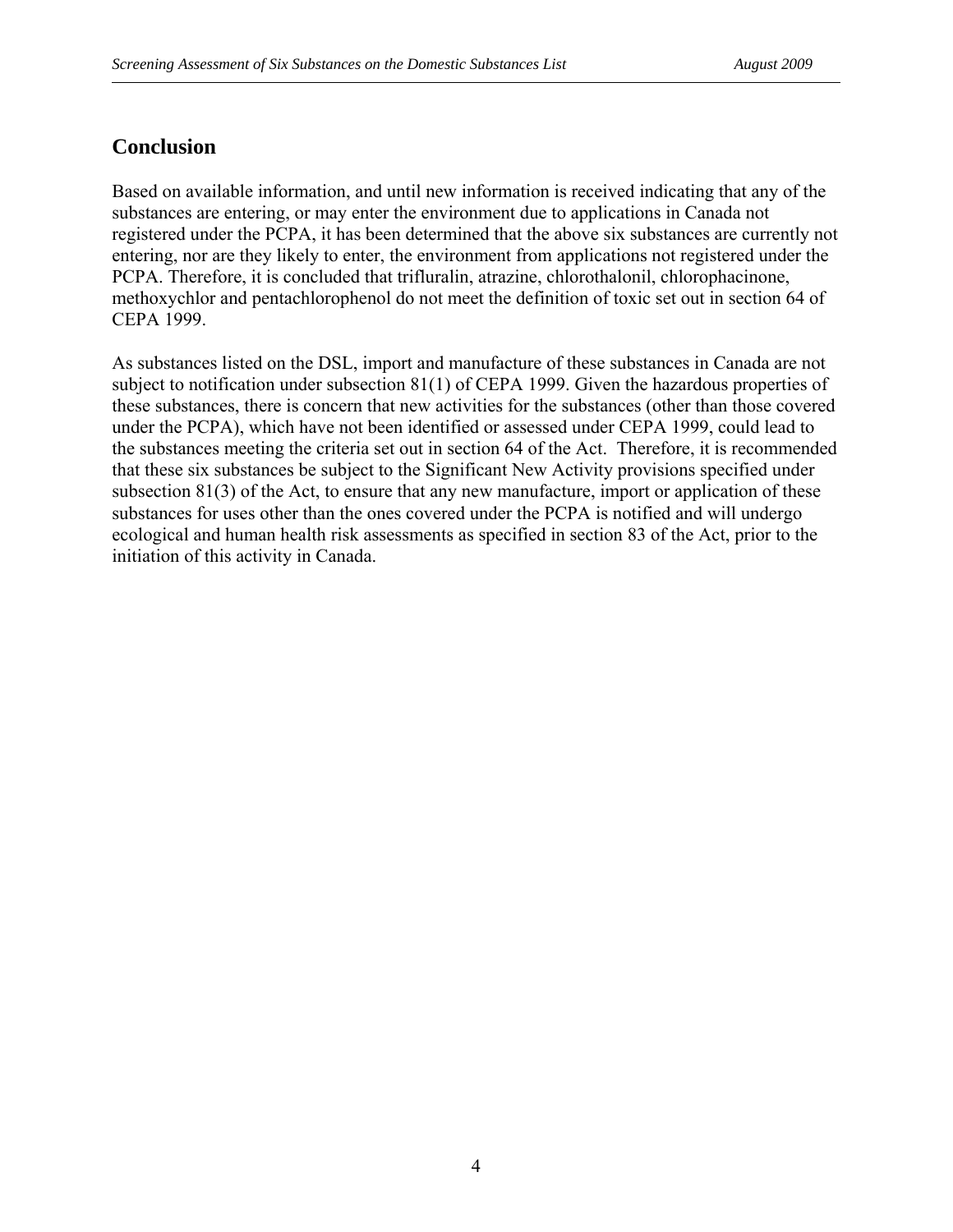#### **References**

[ATSDR] Agency for Toxic Substances and Disease Registry. 2002. Toxicological Profile for Methoxychlor, CAS RN 72-43-5 [Internet]. Atlanta (GA): US Department of Health and Human Services, ATSDR. [cited 2007 Oct]. Available from:<http://www.atsdr.cdc.gov/toxprofiles/tp47.html>

Canada. 1999. *Canadian Environmental Protection Act, 1999*. S.C., 1999, c. 33. Available from: <http://canadagazette.gc.ca/archives/p3/1999/g3-02203.pdf>

Canada. 2000. *Canadian Environmental Protection Act, 1999: Persistence and Bioaccumulation Regulations,* P.C. 2000-348, 23 March, 2000, SOR/2000-107. Available from: [http://canadagazette.gc.ca/archives/p2/2000/2000-03-](http://canadagazette.gc.ca/archives/p2/2000/2000-03-29/pdf/g2-13407.pdf) [29/pdf/g2-13407.pdf](http://canadagazette.gc.ca/archives/p2/2000/2000-03-29/pdf/g2-13407.pdf)

[CCOHS] Canadian Centre for Occupational Health and Safety. 2003. CHEMINFO [Internet]. Hamilton (ON): Government of Canada. [cited 2007 Oct]. Available from: <http://ccinfoweb.ccohs.ca/cheminfo/search.html>

Cornell University. 1985. Chlorophacinone (Rozol®) Chemical Profile 1/85 [Internet]. Ithaca (NY): Cornell University, Pesticide Management Education Program (PMEP). [cited 2007 Oct]. Available from: http://pmep.cce.cornell.edu/profiles/rodent/rodent A\_L/chlorophacinone/chlorophac\_prof\_0185.html

Environment Canada. 2001. Data collected under the Canadian Environmental Protection Act, 1999, Section 71: *Notice with respect to certain substances on the Domestic Substances List (DSL)*. *Canada Gazette*, Part I, vol. 135, n<sup>o</sup> 46, p. 4194-4210. Data compiled by: Environment Canada, Existing Substances Branch.

Environment Canada. 2003. Guidance manual for the ecological categorization of organic and inorganic substances on Canada's Domestic Substances List (DSL): Determining persistence, bioaccumulation potential, and inherent toxicity to non-human organisms [CD-ROM]. Gatineau (QC): Environment Canada, Existing Substances Division. Available upon request.

Environment Canada. 2006. Spreadsheets of ecological categorization decisions of substances on the Domestic Substances List – Organic substances [CD-ROM]. Gatineau (QC): Environment Canada, Existing Substances Division. Available upon request.

Health Canada. 2006. Results of the Health-related Components of the Categorization of the Domestic Substances List under CEPA [Internet]. Ottawa (ON): Health Canada, Environmental and Workplace Health. (Proposed July 27, 2006). [cited 2007 Sept]. Available from: [http://www.hc-sc.gc.ca/ewh](http://www.hc-sc.gc.ca/ewh-semt/contaminants/existsub/categor/_result_substance/index-eng.php)semt/contaminants/existsub/categor/\_result\_substance/index-eng.php

Health Canada. 2007a. Public Registry: Pesticide Product Information Database [Internet]. Ottawa (ON): Health Canada, Pest Management Regulatory Agency. [cited 2007 Sept]. Available from: <http://www.hc-sc.gc.ca/cps-spc/pest/protect-proteger/publi-regist/index-eng.php>

Health Canada. 2007b. Drug Product Database [Internet]. Ottawa (ON): Health Canada, Drugs and Health Products, Drug Products. [cited 2007 Sept]. Available from: [http://www.hc-sc.gc.ca/dhp-mps/prodpharma/databasdon/index](http://www.hc-sc.gc.ca/dhp-mps/prodpharma/databasdon/index-eng.php)[eng.php](http://www.hc-sc.gc.ca/dhp-mps/prodpharma/databasdon/index-eng.php) 

Howard PH. 1991. Handbook of Environmental Fate and Exposure Data for Organic Chemicals. Vol. III: Pesticides. Chelsea (MI): Lewis Publishers.

[HSDB] Hazardous Substances Data Bank [database on the Internet]. 2007. Bethesda (MD): National Library of Medicine (US). [cited 2007 Sept]. Available from: <http://toxnet.nlm.nih.gov/cgi-bin/sis/htmlgen?HSDB>

[IARC] International Agency for Research on Cancer. 1991. Occupational exposures in insecticide application, and some pesticides [Internet]. IARC Monog Eval Carcin Risks Hum Vol. 53: p 515. [cited 2007 Sept]. Available from: <http://monographs.iarc.fr/ENG/Monographs/vol53/volume53.pdf>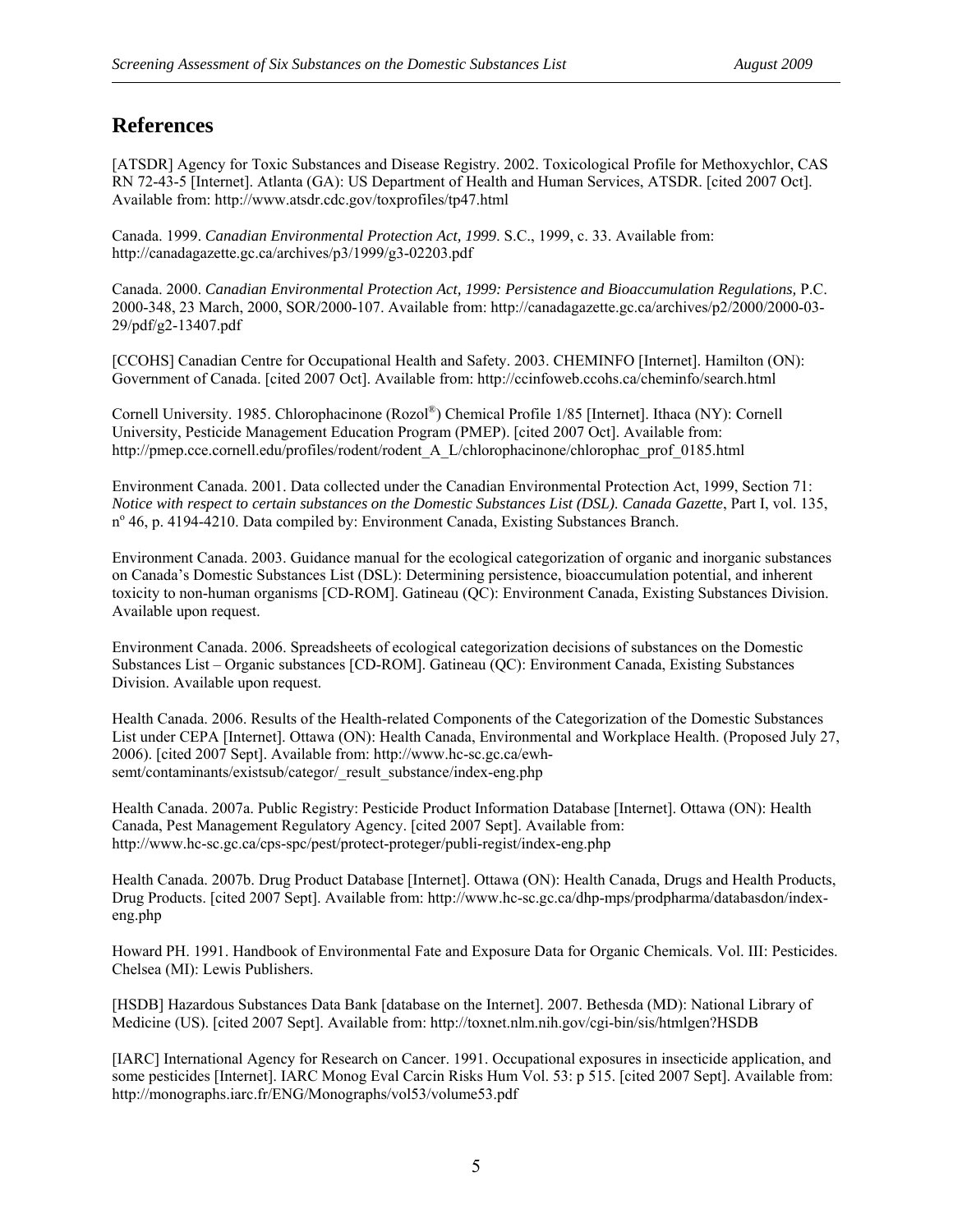[IPCS] International Programme on Chemical Safety. 1987. Pentachlorophenol [Internet]. Geneva (CH): World Health Organization. (Environmental Health Criteria 71). Jointly sponsored by the United Nations Environment Programme, the International Labour Organisation, and the World Health Organization. [cited 2007 Sept]. Available from: <http://www.inchem.org/documents/ehc/ehc/ehc71.htm>

[IPCS] International Programme on Chemical Safety. 1990. Atrazine [Internet]. Geneva (CH): World Health Organization. (Health and Safety Guide No. 47). Jointly sponsored by the United Nations Environment Programme, the International Labour Organisation, and the World Health Organization. [cited 2007 Sept]. Available from: <http://www.inchem.org/documents/hsg/hsg/hsg047.htm>

[IPCS] International Programme on Chemical Safety. 1995. Chlorothalonil [Internet]. Geneva (CH): World Health Organization. (Health and Safety Guide No. 98). Jointly sponsored by the United Nations Environment Programme, the International Labour Organisation, and the World Health Organization. [cited 2007 Sept]. Available from: <http://www.inchem.org/documents/hsg/hsg/hsg098.htm>

[IPCS] International Programme on Chemical Safety. 1996. Chlorothalonil [Internet]. Geneva (CH): World Health Organization. (Environmental Health Criteria 183). Jointly sponsored by the United Nations Environment Programme, the International Labour Organisation, and the World Health Organization. [cited 2007 Sept]. Available from: <http://www.inchem.org/documents/ehc/ehc/ehc183.htm>

Merck. 2001. The Merck Index: Chemistry's Constant Companion. 13<sup>th</sup> ed. Whitehouse Station (NJ): Merck & Co., Inc.

[NIH] National Institutes of Health (US). 1997. NIH News Advisory. Dec. 5, 1997. Research Triangle Park (NC): US Department of Health and Human Services, National Institutes of Health, National Institute of Environmental Health Sciences. [cited 2007 Oct]. Available from: <http://www.nih.gov/news/pr/dec97/niehs-05.htm>

[PAN] Pesticide Action Network UK. 2002. Fact Sheet: Atrazine. Pesticides News [Internet]. 56:20-21. June 2002. [cited 2007 Oct]. Available from: <http://www.pan-uk.org/pestnews/Actives/atrazine.htm>

[PAN] Pesticide Action Network. 2007. PAN Pesticides Database – Methoxychlor [Internet]. San Francisco (CA): Pesticide Action Network North America (PANNA). [cited 2007 Oct]. Available from: [http://www.pesticideinfo.org/Search\\_Chemicals.jsp](http://www.pesticideinfo.org/Search_Chemicals.jsp) 

[PMRA] Pest Management Regulatory Agency. 2004a. Proposed Acceptability for Continuing Registration: Reevaluation of Brodifacoum, Bromadiolone, Chlorophacinone, Diphacinone and Warfarin**.** Ottawa (ON): Health Canada, Pest Management Regulatory Agency, Consumer Product Safety. (PACR2004-27; July 14, 2007). [cited 2007 Sept]. To obtain an electronic copy contact: [http://www.hc-sc.gc.ca/cps-spc/pest/part/consultations/\\_pacr2004-](http://www.hc-sc.gc.ca/cps-spc/pest/part/consultations/_pacr2004-27/index-eng.php) [27/index-eng.php](http://www.hc-sc.gc.ca/cps-spc/pest/part/consultations/_pacr2004-27/index-eng.php)

[PMRA] Pest Management Regulatory Agency. 2004b. Re-evaluation Note: Discontinuation of Agricultural Products Registered under the *Pest Control Products Act* and Proposed Changes to Maximum Residue Limits under the *Food and Drugs Act*. Ottawa (ON): Health Canada, Pest Management Regulatory Agency, Consumer Product Safety. (REV2004-03; July 16, 2004). [cited 2007 Sept]. To obtain an electronic copy, contact Health Canada.

[PMRA] Pest Management Regulatory Agency. 2006. Re-evaluation Decision Document: Brodifacoum, Bromadiolone, Chlorophacinone, Diphacinone and Warfarin. Ottawa (ON): Health Canada, Pest Management Regulatory Agency, Consumer Product Safety. (RRD 2006-11; March 14, 2006). [cited 2007 Sept]. To obtain an electronic copy contact: [http://www.hc-sc.gc.ca/cps-spc/pubs/pest/\\_decisions/rrd2006-11/index-eng.php](http://www.hc-sc.gc.ca/cps-spc/pubs/pest/_decisions/rrd2006-11/index-eng.php) 

[PMRA] Pest Management Regulatory Agency. 2007. Re-evaluation Decision Document: Atrazine (Environmental Assessment). Ottawa (ON): Health Canada, Pest Management Regulatory Agency, Consumer Product Safety. (PACR 2007-05; December 19, 2007). [cited 2007 Sept]. To obtain an electronic copy contact**:** [http://www.hc](http://www.hc-sc.gc.ca/cps-spc/pubs/pest/_decisions/rvd2007-05/index-eng.php)[sc.gc.ca/cps-spc/pubs/pest/\\_decisions/rvd2007-05/index-eng.php](http://www.hc-sc.gc.ca/cps-spc/pubs/pest/_decisions/rvd2007-05/index-eng.php)